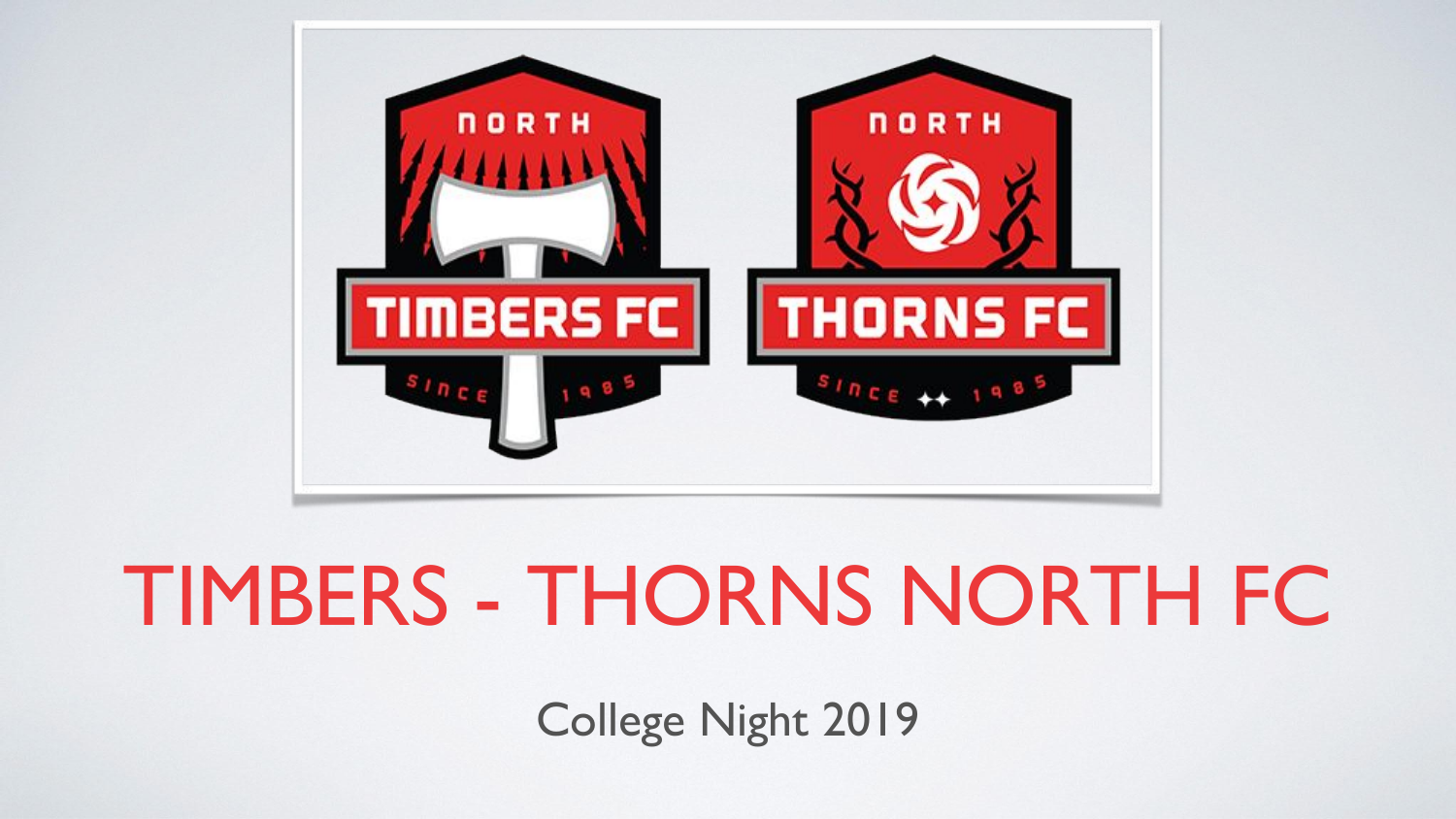### TONIGHT'S AGENDA

❖ Introduction

Presentations:

- ❖ The College Process by Dr. Molly Kreyssler
- ❖ The Recruiting Process by Vito Higgins
- ❖ Q&A with College Coach Panel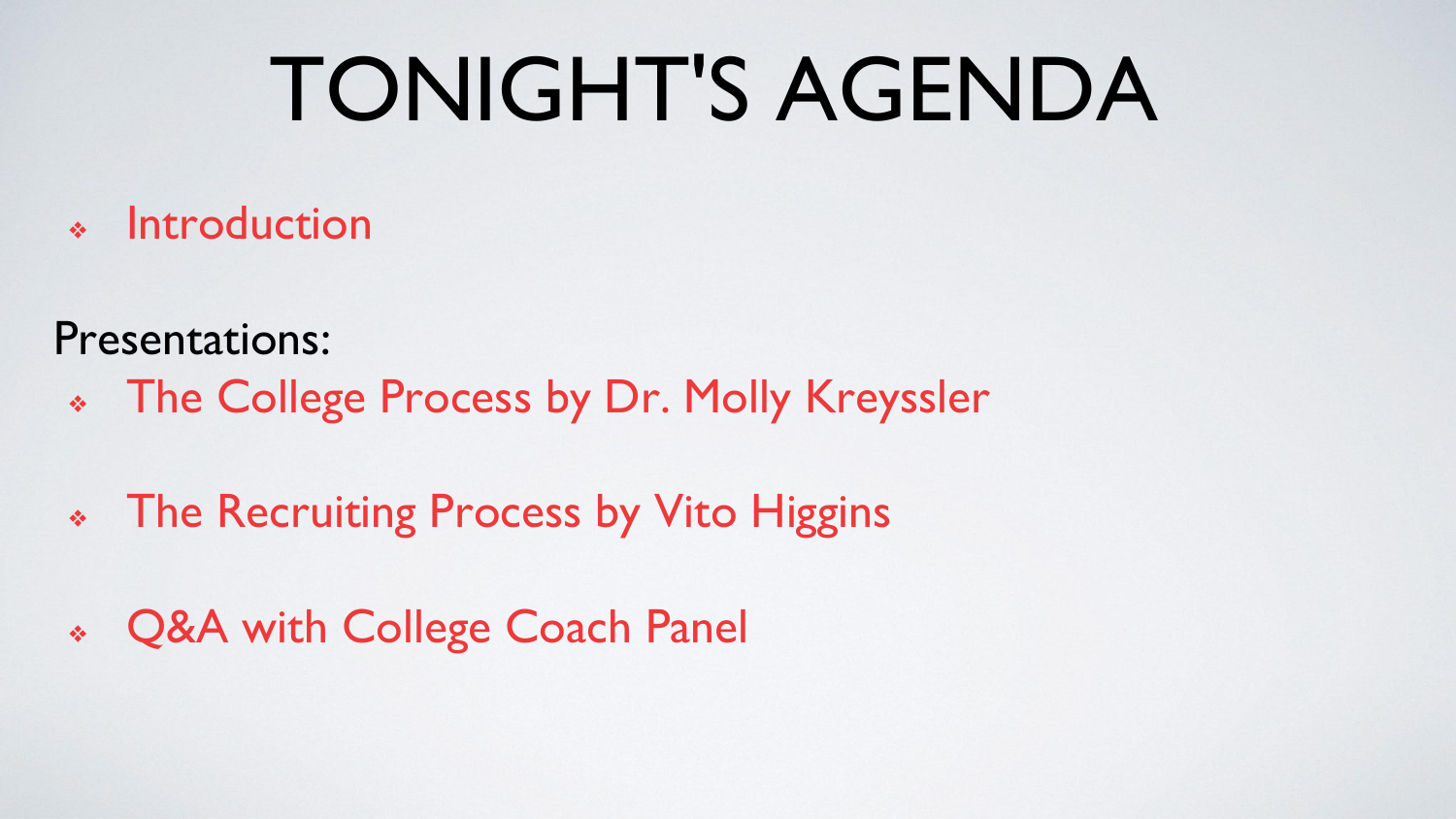### Dr. Molly Kreyssler

#### B.A., M.Ed, Doctor of Education, Founder of Bloom Coaching

#### Certified Educational and Life Coach

**[Presentation](https://drive.google.com/open?id=173Z30hA4dJSYfow1bBojeNq-TVQC_kqRWWBMs3gUdMQ)**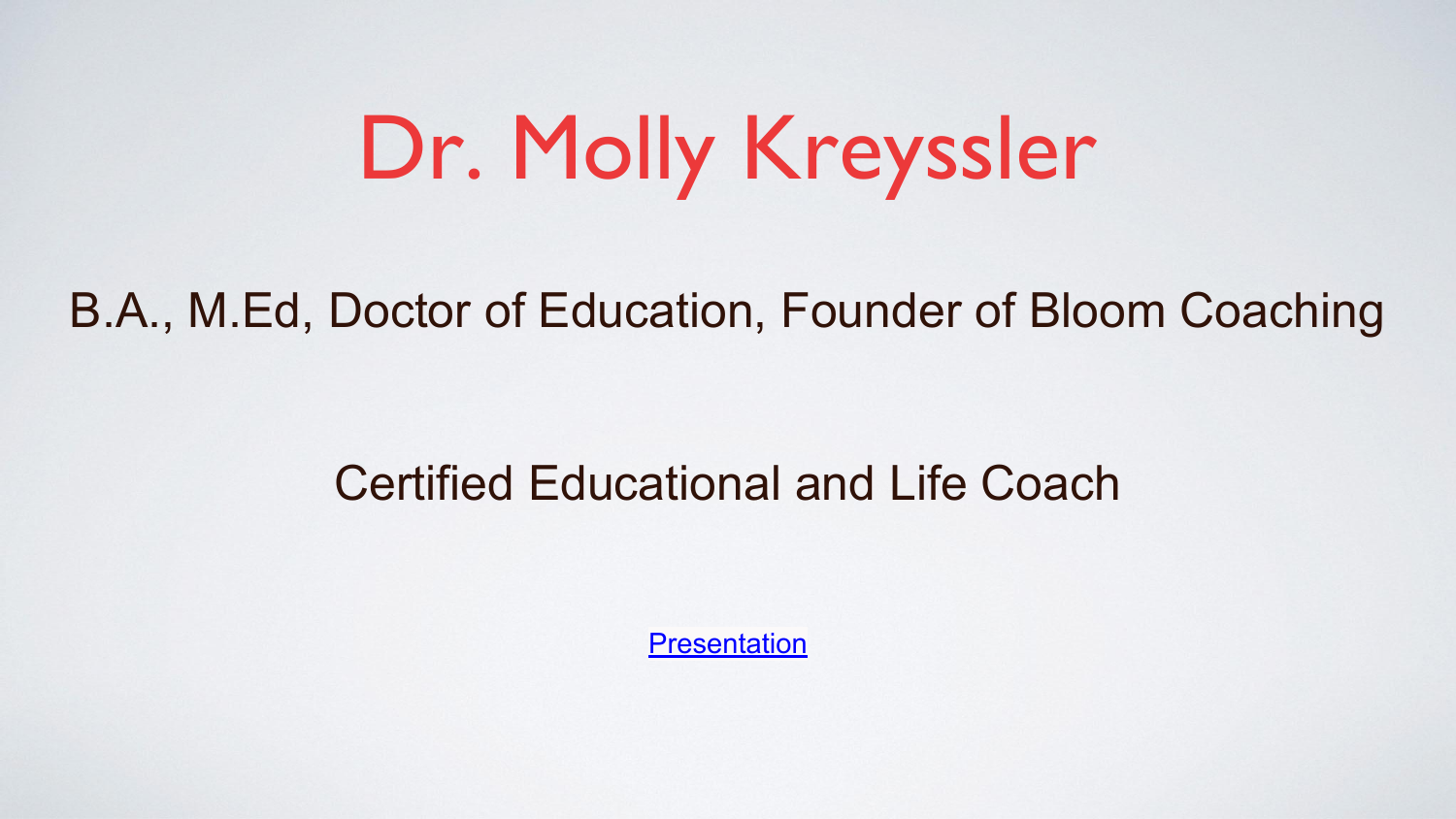# The Recruiting Process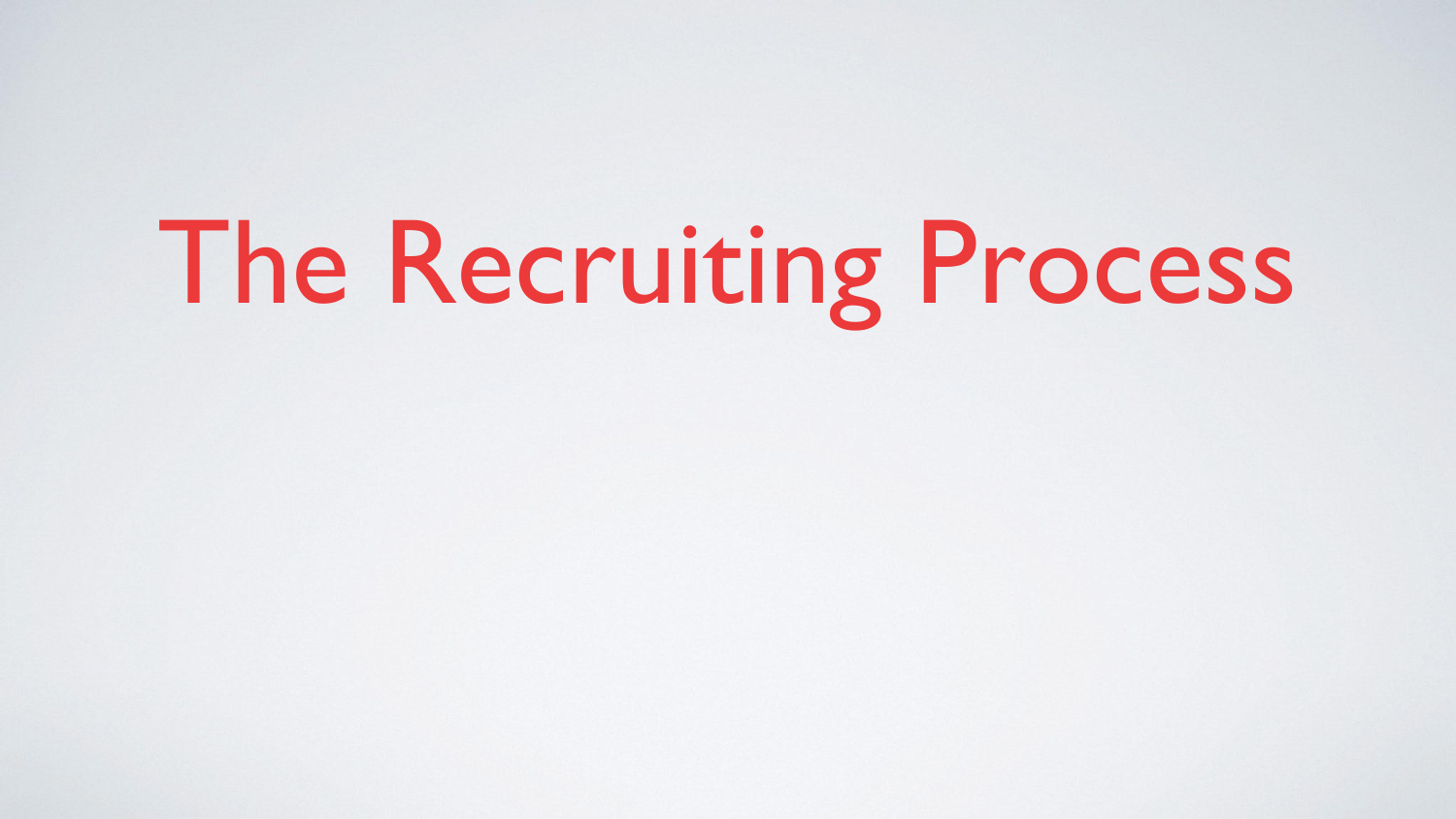## **TOPICS**

- ❖ Considering College
- ❖ Recruiting Timeline
- ❖ Communication
- ❖ Athletic Scholarships
- ❖ Becoming a Prospective Student Athlete (PSA)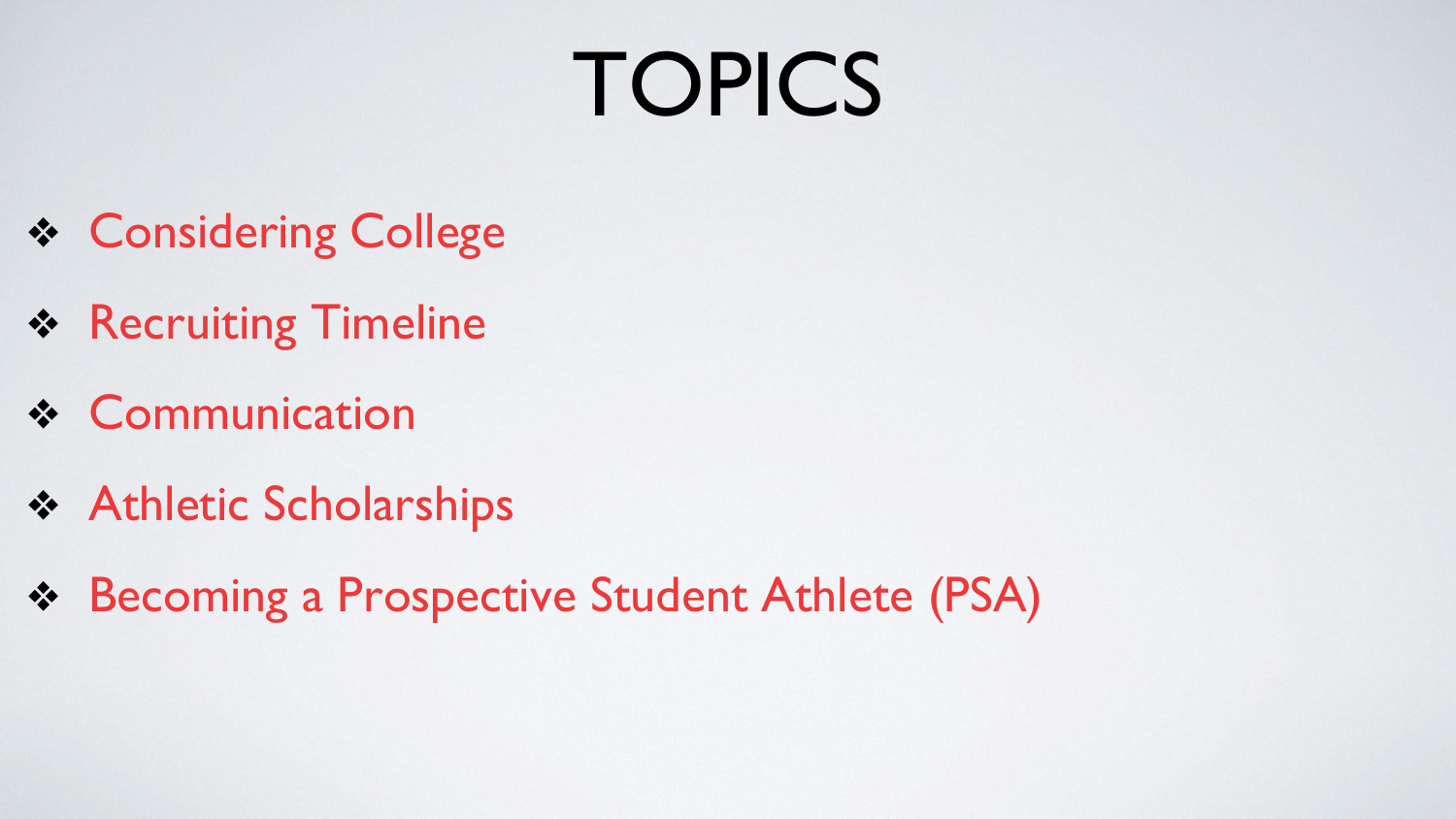## CONSIDERING COLLEGE

- ❖ **Location-** Far from home? Big city? Near the beach?
- ❖ **Climate-** What kind of weather do you like?
- ❖ **Population-** Large or small school?
- ❖ **Cost-** Include cost of travel to and from home. What types of financial aid are available? (DIII schools don't offer athletic aid)
- ❖ **Academic-** Do they offer the degree you are interested in? Do you have the GPA and scores to be admitted? Can you maintain once you are there? What kind of academic support do they have?
- **❖ Athletic-** Have you been in communication with the coaches? Have they indicated interest? Is there a need in your position? What role do you need- Starter? Sub? Roster?
- ❖ **Social-** Active campus? Are there social clubs that interest you? Is the school known for safe environments?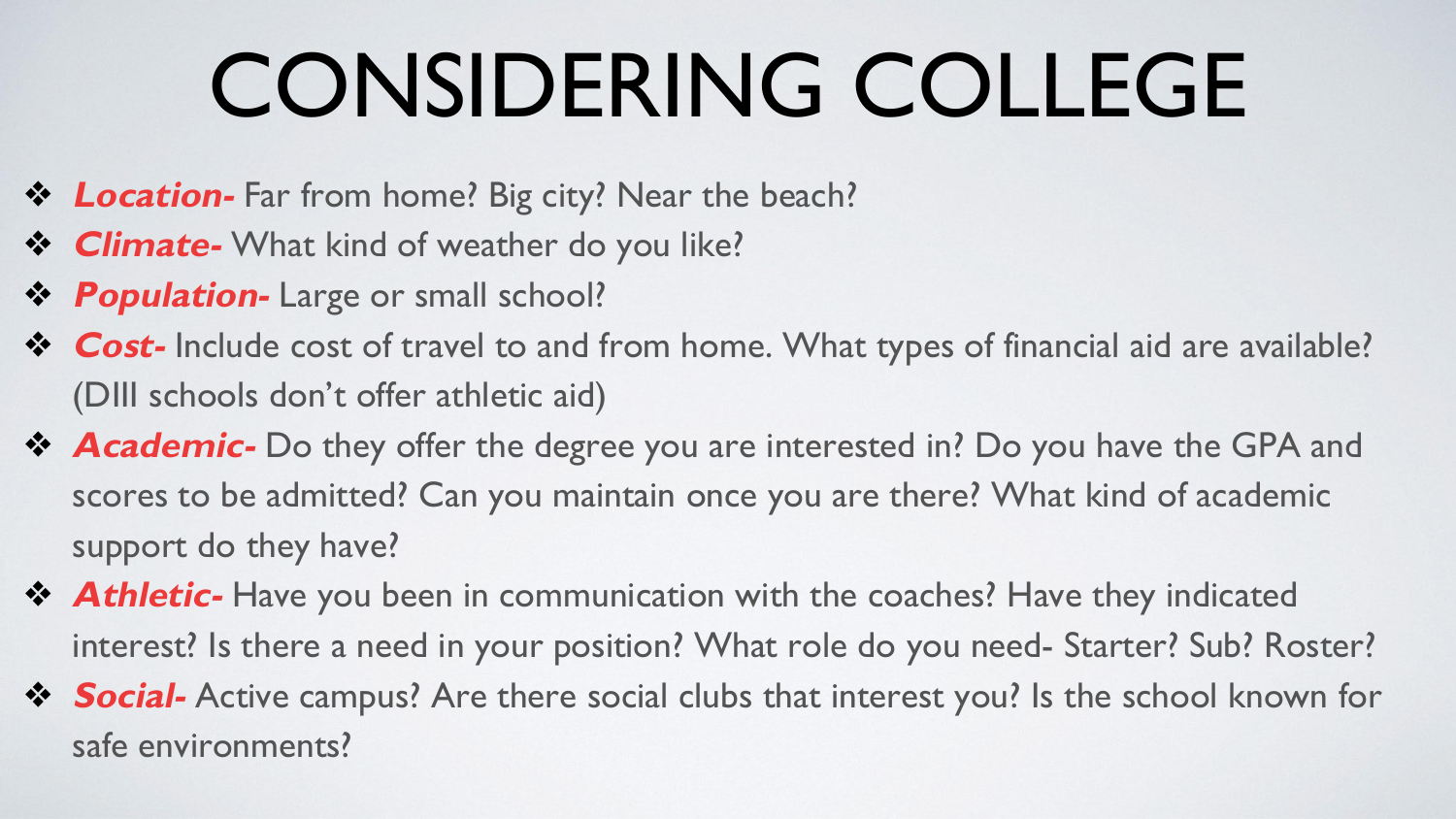#### RECRUITING TIMELINE

- ❖ **Freshman-** Gather info on schools. Create a list of schools. Get GPA up. Develop as a student athlete.
- ❖ **Sophomore-** Continue above. Start visiting schools.
- ❖ **Junior-** Take the SAT/ACT. Narrow your list down. Maintain GPA and continue developing as a student athlete. For some, contact and offers may start.
- ❖ **Senior-** Narrow list down but be prepared to add schools that may not have been on your radar. Keep GPA up and continuing developing as a student athlete. **DO NOT let GPA slip.** Schools have withdrawn acceptance of a student if their grades drop dramatically. Some may sign a National Letter of Intent, some may not.

There are countless paths taken from high school to becoming a college athlete.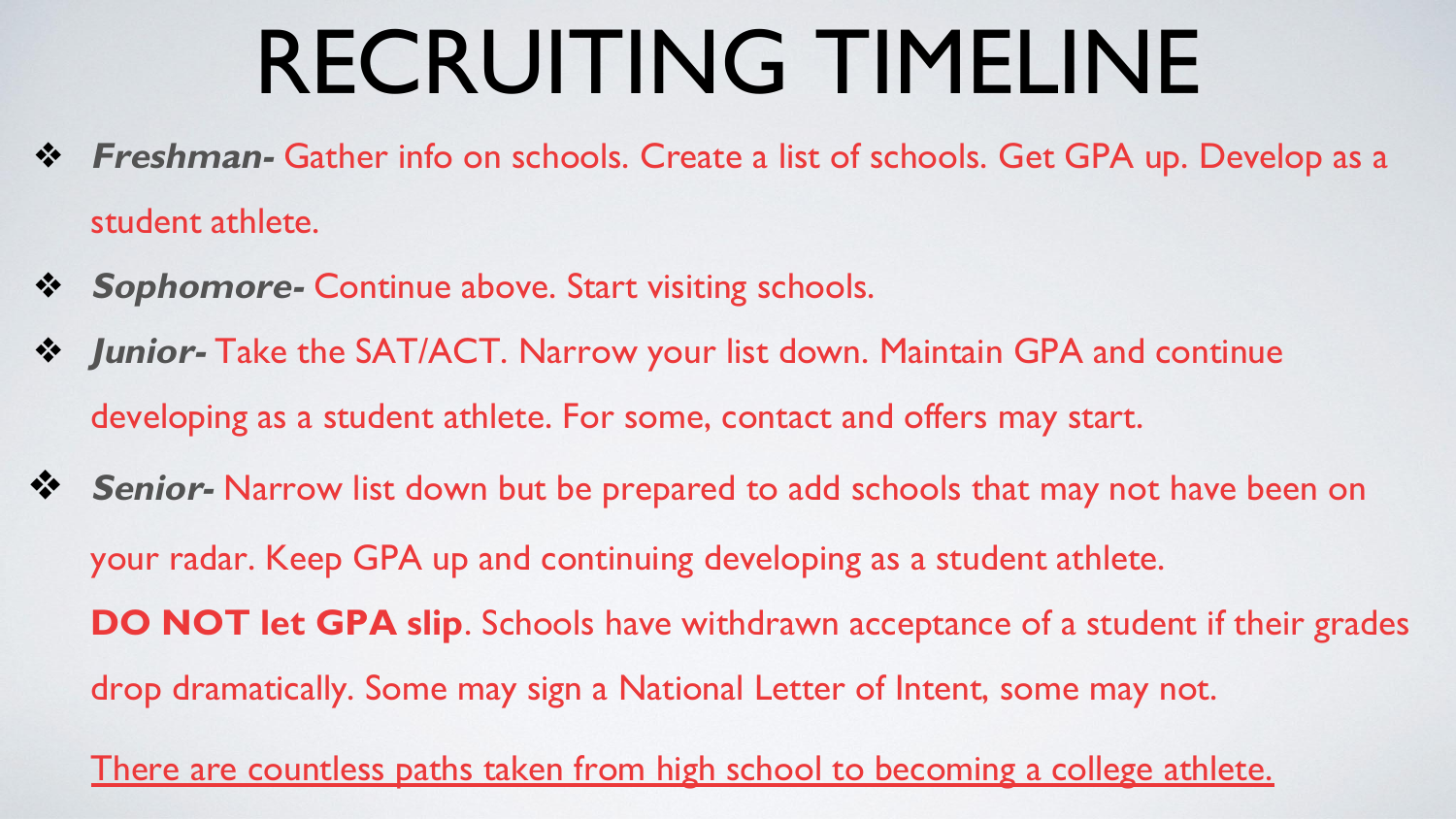#### Communication

- ❖ NCAA Division I is the most strict when it comes to communication. **Zero** communication between players and coaches until June 15th after Sophomore year. Other divisions vary from restricted communication to unlimited.
- ❖ It is important to know and understand the rules when communicating so you know why a coach may not be responding to you or "brushing" you off. It's not always their intent, there are just times where communication is restricted.
- ❖ Make sure you are sincere and knowledgeable when communicating with college coaches.
- ❖ Using a template for your e-mails is appropriate, but make sure you are editing names, and be sure to include something specific to the school, program, or coach.
- ❖ DO NOT SEND BULK EMAILS TO DIFFERENT PROGRAMS: It is ok to group email a single programs staff, but take the time to email each program individually.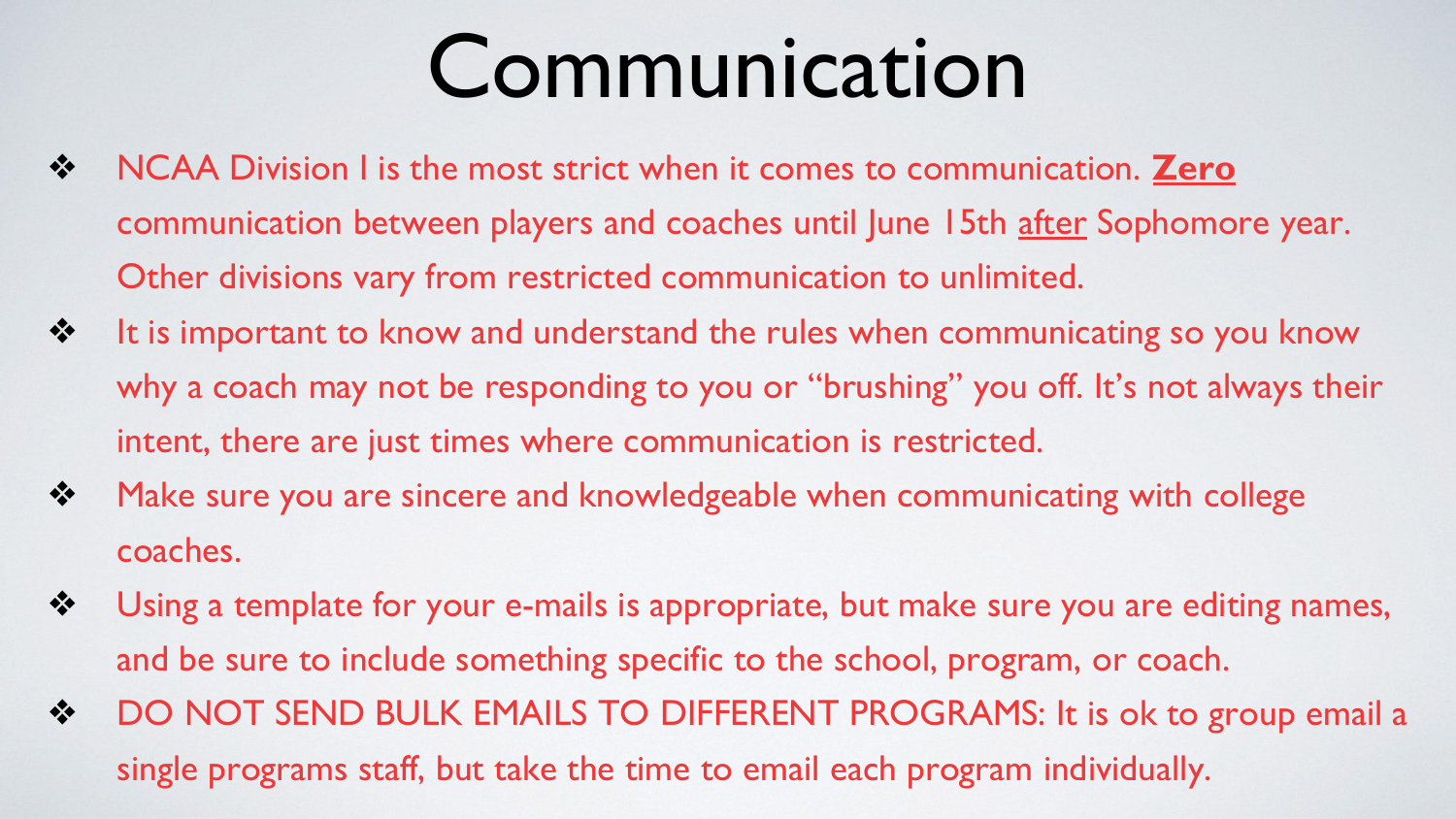### ATHLETIC SCHOLARSHIPS

#### **MEN**

#### WOMEN

NCAA DI: 9.9 Average- \$14,270 NCAA DI: 14 Average- \$15,162

NCAA DII: 9 Average- \$5,548 NCAA DII: 9.9 Average- \$6,814

NCAA DIII: 0 Average- NA NCAA DIII: 0 Average- NA

NAIA: 12 Average- \$6,603 NAIA: 12 Average- \$6,964

Junior/Community College: Varies school to school and conference to conference.

Junior/Community College: Varies school to school and conference to conference.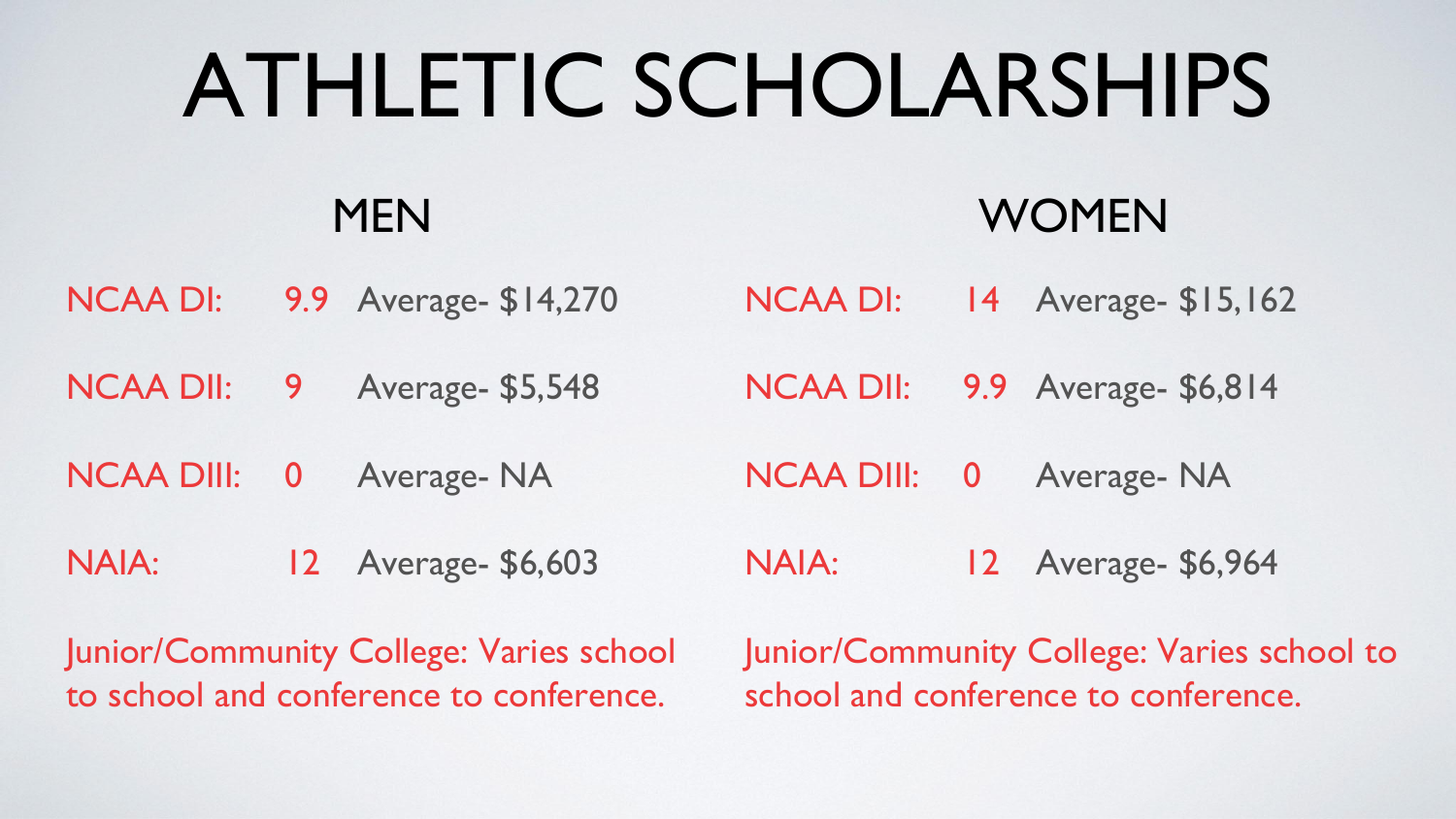#### Becoming a Prospective Student Athlete(PSA)

- ❖ Have a solid academic career. This will allow you to have more options.
- ❖ Develop your game as a player and as an athlete. Be coachable, disciplined, respectful.
- ❖ Determine what level athletically and academically suits you. Go visit schools.
- ❖ Communicate with coaches sincerely. Know who you are talking to.
- ❖ Stay out of trouble ON and OFF the field (This includes social media).
- ❖ You have to be willing to do the work and put in the time. Don't expect someone else to do it. Don't wait till its too late.
- **❖ REMEMBER:** The right program is out there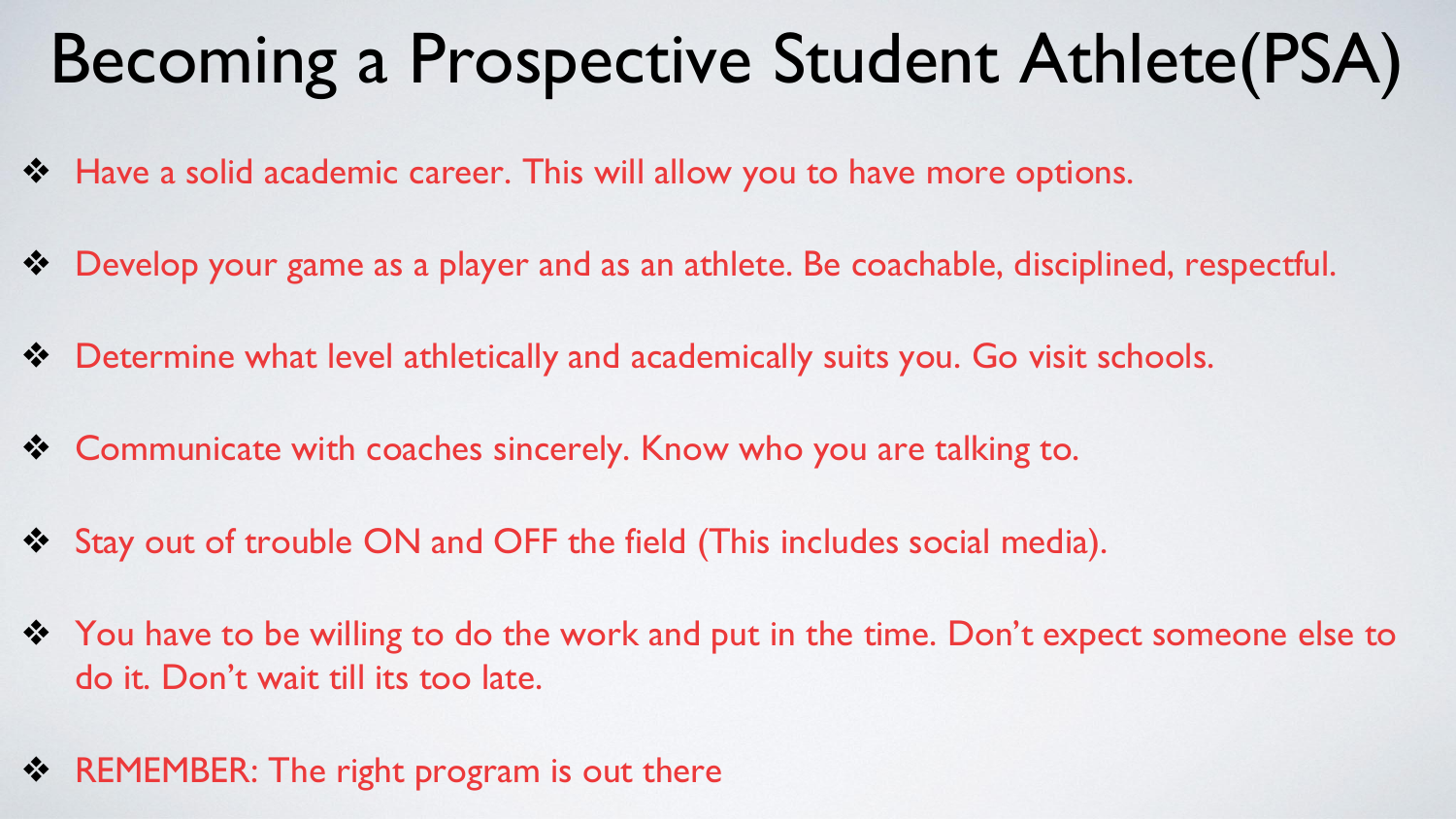#### MORE INFO

[timbersthornsnorthfc.com/collegesoccer](https://www.timbersthornsnorthfc.com/collegesoccer)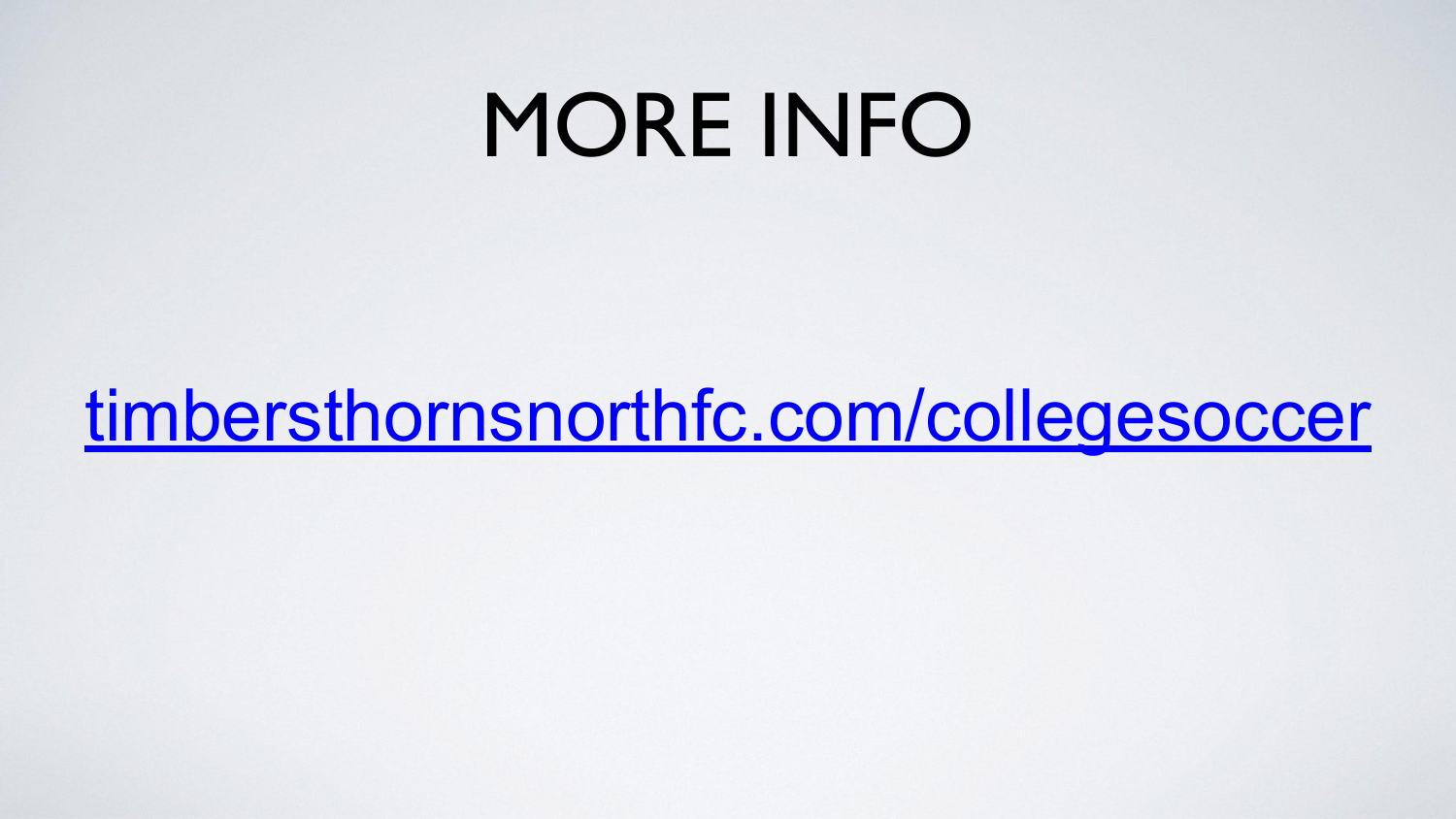#### COACHES PANEL



#### Kellsi Parson

**North Idaho College** Women's Soccer **Northwest Athletic Conference Community College**



Ken Thompson

**North Idaho College** Mens Soccer **Northwest Athletic Conference Community College**



Pete Showler

**Eastern Washington University** Womens Soccer **Big Sky Conference Division I**

SPOKANE FALLS Brock Ogami



**Spokane Falls CC** Womens Soccer **Northwest Athletic Conference Community College**



Christopher Watkins

**Gonzaga University** Womens Soccer **West Coast Conference Division I**